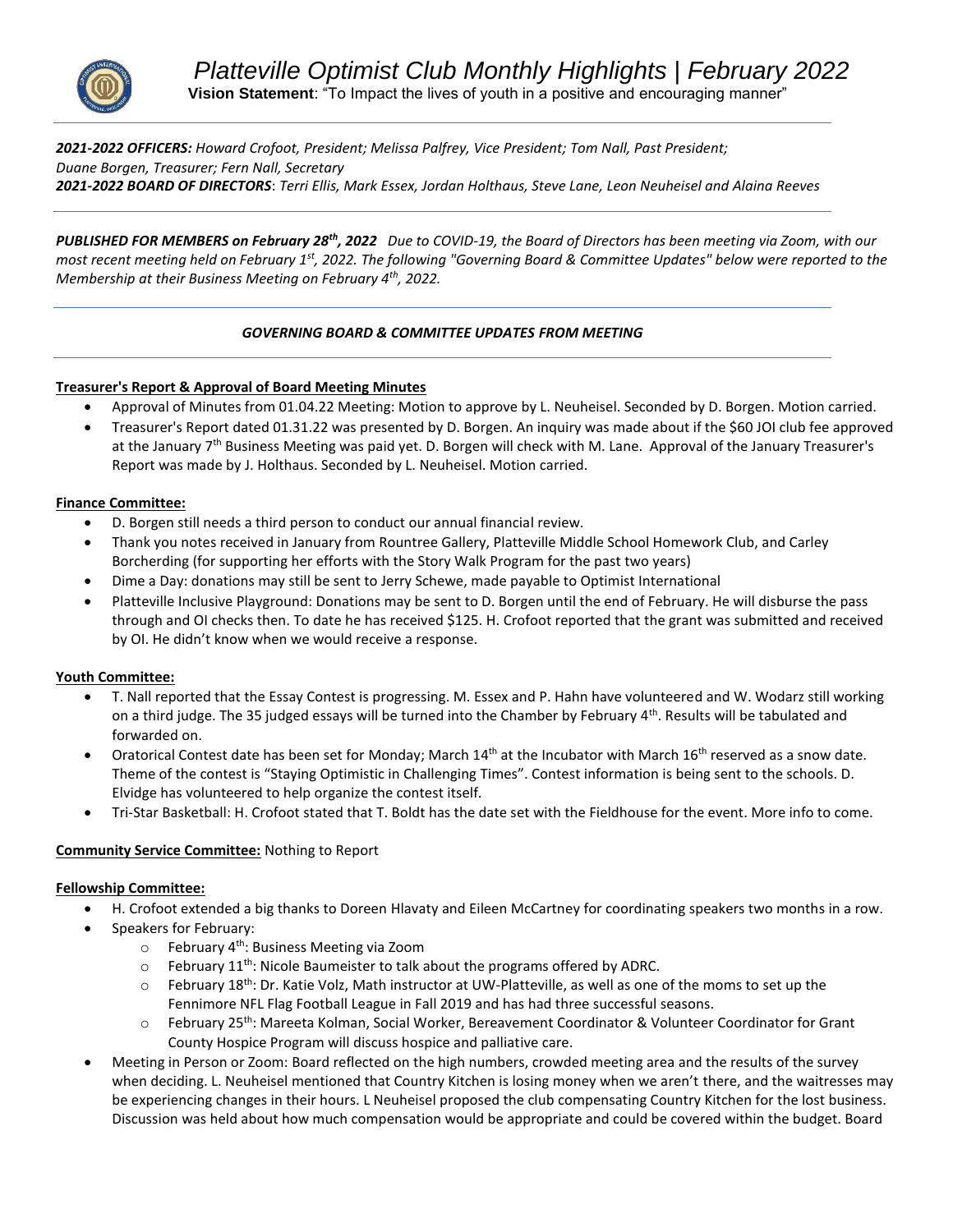recommended meeting on Zoom until the end of February at least and donating \$100/week while we are meeting on Zoom. A Board Member pledged to give \$20/week toward the cause.

o Approval by the Board: Motion by L. Neuheisel to pay Country Kitchen \$100 per week for the time we are meeting on Zoom. Members are welcome to make additional donations if they wish. Seconded by J. Holthaus. Motion carried. Motion will be presented to the club at the business meeting on Friday, February 4th.

## **Membership Committee:**

- T. Ellis shared the Committee's idea to boost Zoom attendance and membership called "VOOM on Zoom" (Virtual Outreach for Optimist Members). If the club decided to continue meeting on Zoom, members would be encouraged to invite new members to check the meeting out.
	- o Approval: Motion by T. Ellis to implement the VOOM on Zoom recruitment program as long as we are on Zoom. Seconded by M. Essex. Motion Carried. Motion will be presented to the club at the Friday Business Meeting.

## **Publicity/Newsletter/Website Committee:** Nothing to Report

# **Cheese Curd Committee:** Nothing to Report

## **Old Business:**

- SWIS District 2<sup>nd</sup> Quarter Conference will be held at the Comfort Inn & Suites in DeForest on February 18<sup>th</sup>-19<sup>th</sup>.
- Thursday, February 3<sup>rd</sup> is Optimist Day: Remember to wear your Optimist gear, be optimistic, and send photos of your optimism to M. Palfrey so she can publish them on social media.

# **New Business:** Nothing to Report

# **Conclusion:**

- Next Board Meeting is Tuesday, March 1<sup>st</sup> at 7:00AM via Zoom
- Next weekly meeting is Friday, February 4<sup>th</sup> at 7:00AM via Zoom Business Meeting
- Adjournment of Board Meeting motioned by T. Ellis, seconded by L. Neuheisel. Meeting adjourned at 7:40AM.

## **Attachments:**

- Today's Agenda
- January Board Minutes
- Financial Documents for 01.31.22

*Board Minutes submitted by Fern Nall, Secretary*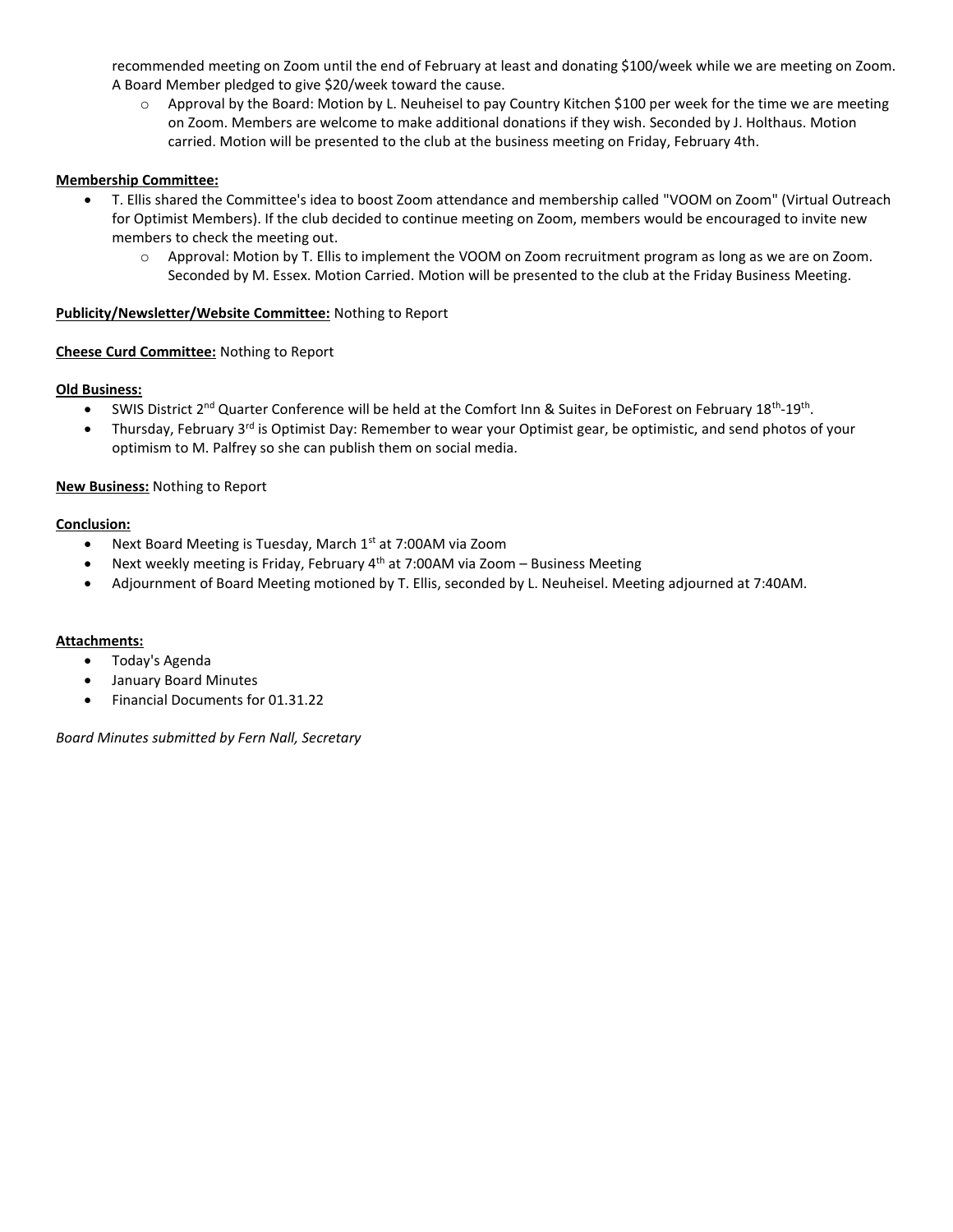### *February 4, 2022 – BUSINESS MEETING*

**Attendance:** There were 22 members who attended including: Tim Boldt, Carley Borcherding, Duane Borgen, Charlie Clark, Howard Crofoot, Hap Daus, Terri Ellis, Dan Engelke, Mark Essex, Kevin Haertzen, Doreen Hlavaty, Bob Hundhausen, Maggie Kleisath, Maxine Lane, Doug Martin, Tom & Fern Nall, Leon Neuheisel, Alaina Reeves, Ernie Thalmann, Ron Weier and Wayne Wodarz.

## **Introduction:**

- Meeting called to order by President H. Crofoot at 7:00AM
- Members recited the Pledge of Allegiance and Optimist Creed

### **Announcements:**

- Caring for Members: Bob Weier had a fall and fractured his hip. He had surgery which went well but is in need of prayers.
- Donations to the Platteville Inclusive Playground project may be sent to D. Borgen through February 28<sup>th</sup>.
- Thursday, February 3rd was Optimist Day**.** Please send information on your activities to M. Palfrey for social media postings.
- Special Dates to Remember this Week:
	- $\circ$  Member Birthdays: Steve Lane (February 7<sup>th</sup>)
	- $\circ$  Member Anniversaries: Jim & Judith Boll (February 2<sup>nd</sup>)
	- $\circ$  Membership Anniversaries: Steve Lane & Maxine Lane (February 2<sup>nd</sup>)

**Board of Directors Meeting Report & Comments:** H. Crofoot reviewed the Board and Committee Updates from the Board's February meeting as noted on pages 1-2. Members discussed items and approved the Board's motions as follows:

- **Treasurer's Report** ending 1.31.22 was presented by D. Borgen. Motion for club approval made by H. Crofoot, seconded by M. Lane. Motion carried.
- **Finance Committee:** Still looking for a third member to help complete the annual financial review.
- **Youth Committee:** T. Nall reported the progress of the Essay and Oratorical Contests. H. Crofoot thanked him for coordinating the event, D. Elvidge for helping organize the contest, and our judges: M. Essex, P. Hahn and K. Haertzen.
	- o The Essay Contest has 35 participants, and the theme is "How Does an Optimistic Mindset Change My Tomorrow."
		- The Oratorical Contest's theme is "Staying Optimistic in these Challenging Times." Volunteers will be needed to help facilitate. Requesting that participants have no more than three family members observe, and no children under the age of 8. Masks required for guests. L. Neuheisel made a motion for the club to support T. Nall's established guidelines for this event, seconded by A. Reeves. Motion Carried.
	- $\circ$  The Tri-Star Basketball Contest is set with the Fieldhouse for March 26<sup>th</sup>. Will need 12-15 volunteers for registration, activities, etc. Volunteer sign-up sheets will circulate.
- **Community Service Committee:** Howard assigned this committee to helping with the Platteville Inclusive Playground fundraising for the OI match. Governor Jon Fons pledged a donation to our club to go towards our OI match grant. A club member anonymously donated \$500 towards the project and Duane has received \$125 in membership donations so far.
- **Fellowship Committee:** H. Crofoot extended a big thanks to E. McCartney & D. Hlavaty for coordinating speakers for the month and noted the upcoming speakers for the month of February as listed on page 1.
	- $\circ$  The topic of meeting virtually was discussed with the club, and after H. Crofoot presented the latest statistics, the Board motioned to approve extending virtual weekly meetings through February 28<sup>th</sup>. Motion was seconded by C. Clark. Motion Carried.
	- $\circ$  Consideration of Supporting Country Kitchen as noted on page 1-2 was discussed. C. Clark stated that as a club, this is a campaign we should not be taking on as it will not set a healthy precedent. M. Lane stated that this hardship for CK is a cause of COVID, not us going virtual, and that our donation won't be the cure. D. Engelke suggested our support should be on an individual basis, not a club basis (i.e., individual donations or eating at CK on our own time). M. Essex suggested we should go to the business owner and ask what their needs are to determine if this would even be needed or helpful.
	- Approval from Club to Give Back to CK: motion dismissed for lack of a Second.
- **Membership Committee:** The Committee met and developed a proposal to encourage members to recruit guests to our Zoom meetings. "VOOM on Zoom" (Virtual Outreach for Optimist Members) is the program they presented to the Board. They motioned to implement the program through February while we meet on Zoom. Motion for club's approval was made by the Board, seconded by D. Martin. Motion carried.
- **Publicity/Newsletter/Website Committee:** Nothing to Report
- **Cheese Curd Committee:** Nothing to Report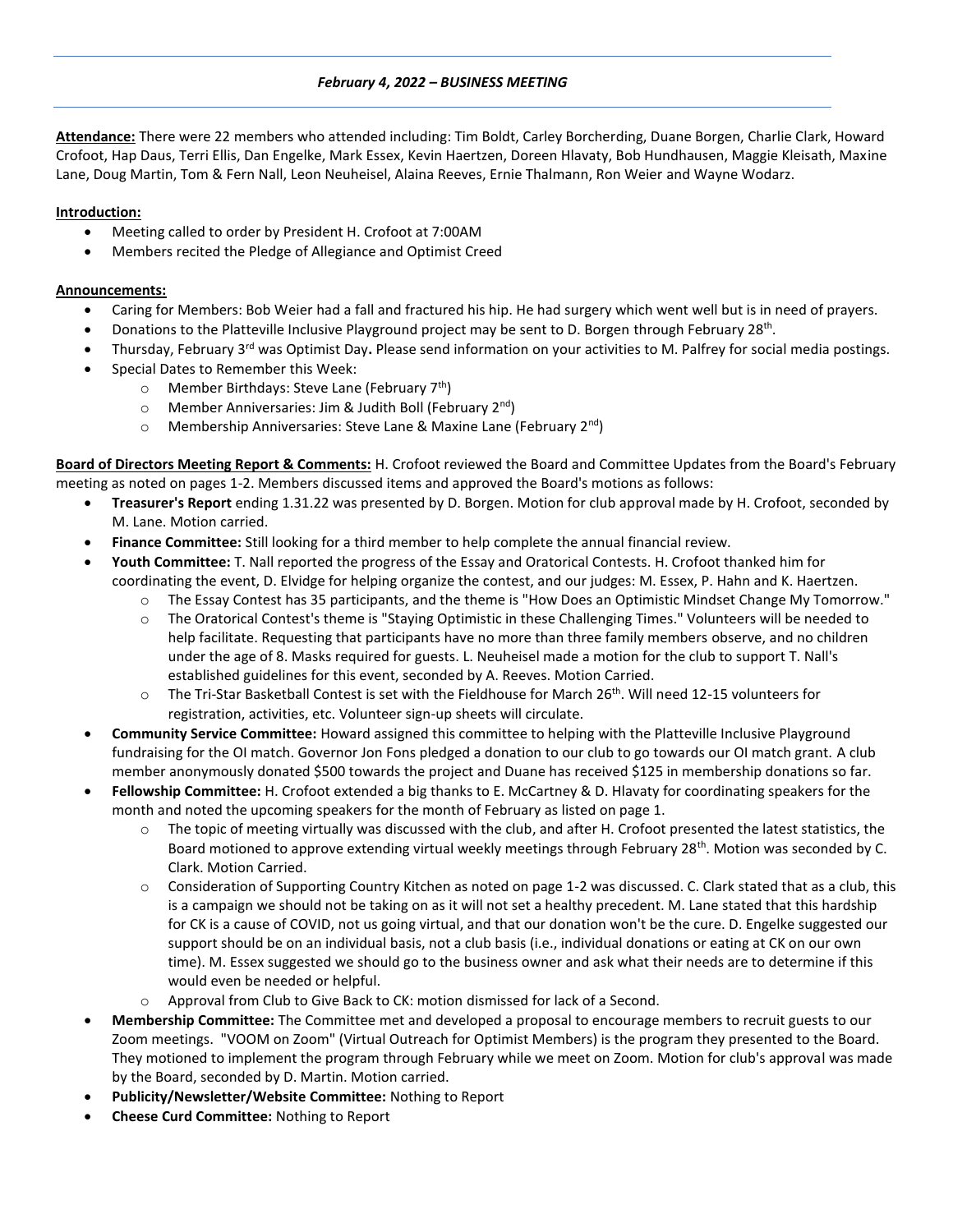#### **Old Business:** Nothing to Report

#### **New Business:**

• JOI Club Update: Brad Brogley, Eileen McCartney & Maxine Lane have revamped the club. Maxine Lane is Chair, Eileen is the Advisor and Brad is the Liaison at the School. Maxine thanked the club for covering the \$60 club establishment fee. Right now, the club is made up of 7<sup>th</sup> and 8<sup>th</sup> graders. They have a president, Co-Vice Presidents, Secretary and Treasurer. We want them to keep this club going and graduate into high school remaining as members. Maxine is open for suggestions on service opportunities, like Leon's SHP projects.

**Conclusion:** C. Clark motioned to adjourn meeting, seconded by H. Daus. Meeting adjourned at 7:52AM. *Minutes respectfully submitted by Alaina Reeves (helping for Secretary Fern Nall)*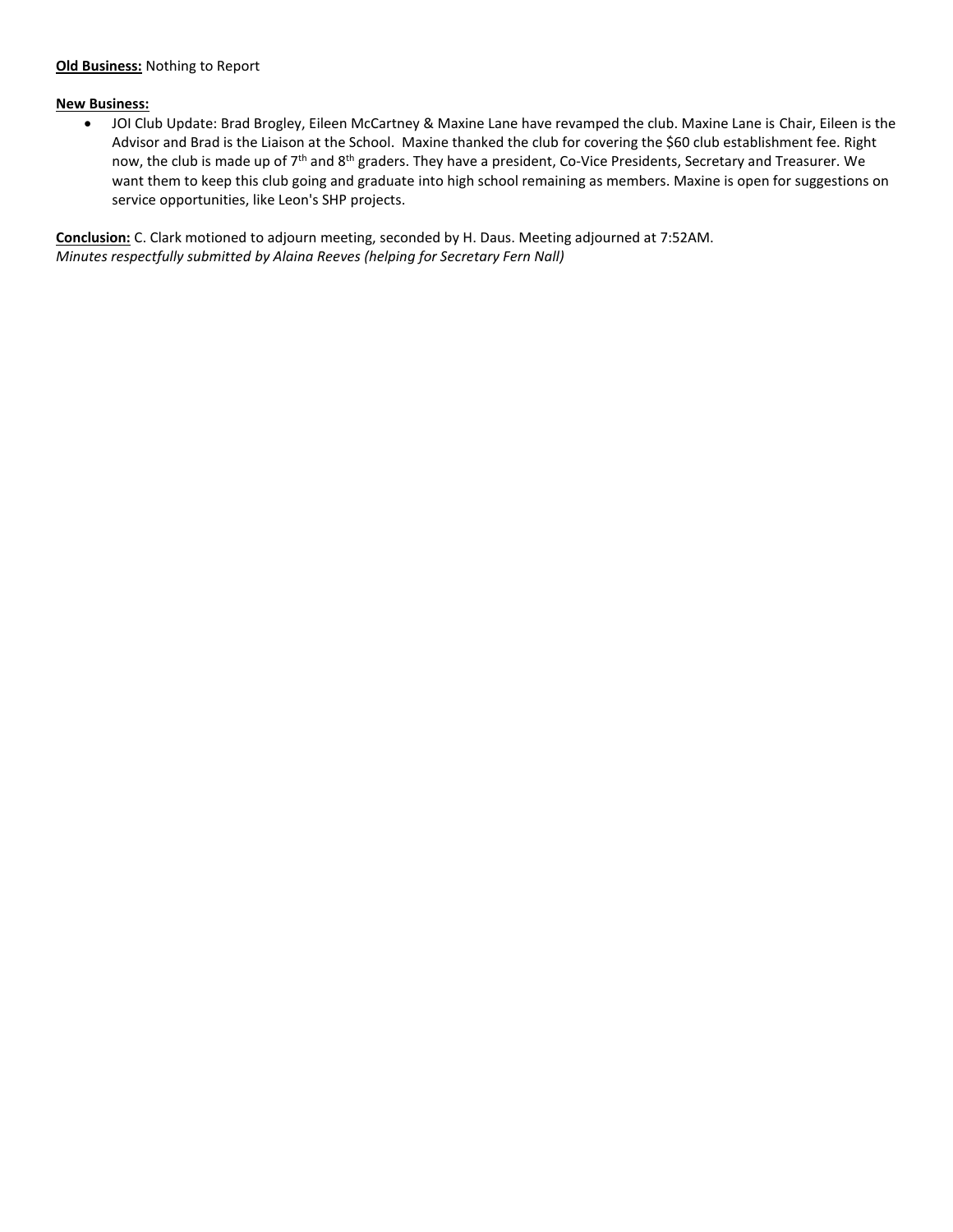### *February 11, 2022: Nicole Baumeister, ADRC of Southwest Wisconsin*

**Attendance:** There were 28 members and 2 guests: Nicole Baumeister (Guest Speaker), Carley Borcherding, Duane Borgen, Charlie Clark, Howard Crofoot, Hap Daus, Terri Ellis, Deb & Steve Elvidge, Eileen Engelke, Kevin Haertzen, Mike & Priscilla Hahn, Doreen Hlavaty, Bob Hundhausen, Maggie Kleisath, Maxine Lane, Doug Martin, Tim Murphy, Fern & Tom Nall, Leon Neuheisel, Melissa Palfrey, Alaina Reeves, Becky Schambow, Bob Stephens, Ernie Thalmann, Linda Thomas, Sheila Tranel (VOOM Guest), & Ron Weier.

#### **Introduction:**

- Meeting was called to order by H. Crofoot at 7:02AM
- Pledge of Allegiance was led by Tim Murphy and Optimist Creed was led by Deb Elvidge.

#### **Announcements:**

- **Caring for Members:** 
	- $\circ$  Bob Weier was moved to Edenbrook this week and is still in need of prayers as he continues recovery from his fall.
	- o Doreen Hlavaty had knee surgery recently and is doing well.
	- o Charlie Clark tore his Achilles tendon on January 13<sup>th</sup> and is in a cast. He is still Charlie. Poor Joyce!
- **Upcoming Events:** 
	- $\circ$  Oratorical Contest on March 14<sup>th</sup> at the Platteville Incubator. Optimists arrive at 6PM to set up, contestants arrive at 6:30, contest starts at 7PM.
	- $\circ$  Tri-Star Basketball scheduled for March 26<sup>th</sup>.
- **Guests to Welcome:** Nicole Baumeister from ADRC (Guest Speaker) and Sheila Tranel, invited by Doreen Hlavaty joining from VOOM on ZOOM effort.
- **Special Dates to Remember this Week:** 
	- $\circ$  Member Birthdays: Tim Boldt (February 12<sup>th</sup>) and Pat Moxness-Weier (February 16<sup>th</sup>)
	- $\circ$  Membership Anniversaries: John Zuehlke (February 17<sup>th</sup>)
	- $\circ$  Friends of Optimist Anniversaries: Delta 3 (Jan. 27<sup>th</sup>, 2016) and Rosemeyer Jones Chiropractic (Jan. 27<sup>th</sup>, 2020)

**Old Business:** We will be meeting online through February.

**New Business:** Charlie Clark said to feel free to tailor VOOM on Zoom template to their guests.

#### **Guest Speaker:** Nicole Baumeister, ADRC of Southwest Wisconsin (introduced by Doreen Hlavaty)

Nicole Baumeister grew up in and graduated from Boscobel in 2008. She earned her bachelor's degree in Human Services and has served in this industry for over 10 years. Currently, she lives in Fennimore with her husband and two sons, ages 2 and 5, and has been with ADRC since January of 2017. Nicole shared several bits of information, perspectives, and resources during her presentation. ADRC is a program that exists in every county. Our program, ADRC of Southwest Wisconsin, serves individuals 17.5 and older in the following counties: Iowa, Lafayette, Green, and Grant. All services are free, confidential, and completely voluntary, providing resources across several facets including personal care, home health, transportation, meals, public benefits, supportive services (including caregiver support), etc. In 2021, their Info & Assistance team of four took over 6,000 calls related to these services. ADRC also facilitates the Senior Dining Sites in our area, 10 of which are in Grant County. Due to COVID-19, they have been a delivery-only service delivered entirely by volunteer drivers. Though they do not charge for these meals, the suggested donation amount is \$3.50 per meal. In 2021, ADRC's food site volunteers delivered 64,481 meals throughout Grant County. Another notable program is their "TRIPS" transportation service program. This service is once again provided by volunteer drivers who are only reimbursed for their mileage and help by taking people to medical appointments such as physicals, chemotherapy, dialysis. In 2021, 94,767 miles were logged across 2,824 trips, all split up among 7 volunteers.

Nicole emphasized that there is no "wrong" question you can ask this agency. ADRC wants you to feel comfortable calling them. If their office can't help you, they will refer you to some other resources. ADRC is unbiased, impartial, provides options and does not gain anything from referring someone to one program or resource versus another. Also, if there are individuals who are willing to volunteer as a meal deliverer or TRIPS driver, ADRC would welcome them. Lastly, they have a Facebook Page where they post-consumer scam warnings and other resources. Search "ADRC of Southwest Wisconsin" on Facebook to follow along!

#### **Conclusion:** Meeting adjourned at 7:40AM.

*Minutes respectfully submitted by Alaina Reeves, filling in for Secretary Fern Nall.*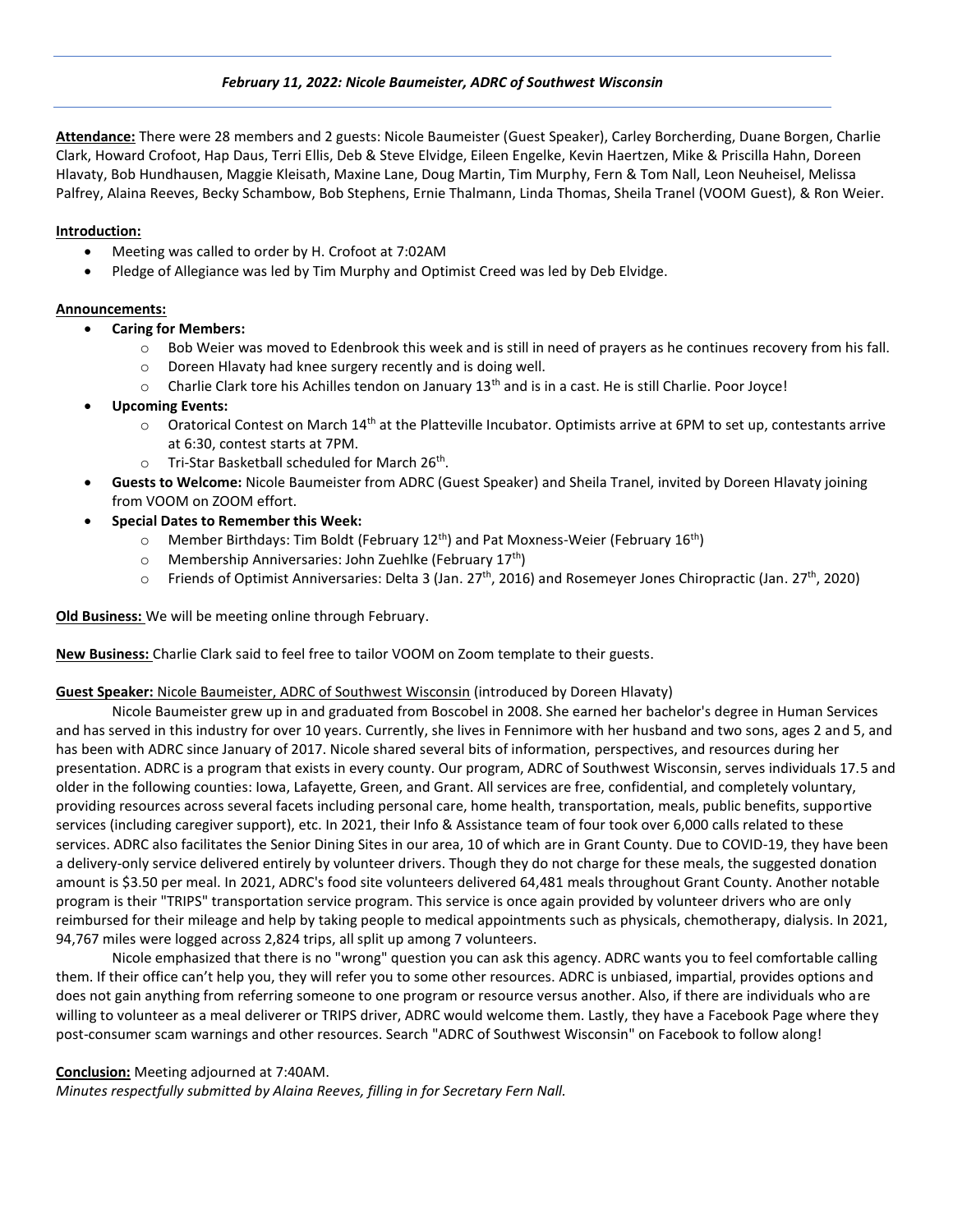### *February 18, 2022: Katie Volz*

**Attendance:** There were 15 members and 2 guests who attended and participated including: Carley Borcherding, Duane Borgen, Tischa Busch (VOOM Guest), Charlie Clark, Howard Crofoot, Hap Daus, Terri Ellis, Dan Engelke, Kevin Haertzen, Bob Hundhausen, Eileen McCartney, Tim Murphy, Melissa Palfrey, Alaina Reeves, Ernie Thalmann, Katie Volz (Guest Speaker) and Ron Weier.

### **Introduction:**

- Howard Crofoot called the meeting to order at 7:01AM
- Pledge of Allegiance was led by Ernie Thalmann, followed by the Optimist Creed led by Melissa Palfrey

#### **Announcements:**

- **Guests to Welcome:** Dr. Katie Volz (Guest Speaker) and Tischa Busch from the Platteville School District joining as Charlie Clark's VOOM on Zoom guest.
- **Upcoming Events:** 
	- $\circ$  Tomorrow is the SWIS District 2<sup>nd</sup> Quarter Conference in DeForest. Howard will be going to this.
	- $\circ$  10-12 Tri-Star basketball volunteers are needed at the Fieldhouse on March 26<sup>th</sup>. So far, Eileen McCartney, Alaina Reeves and Dan Engelke have volunteered to help.
- **Special Dates to Remember This Week:** 
	- $\circ$  Member Birthdays: Jim Schweigert (February 18<sup>th</sup>)

**Guest Speaker:** Dr. Katie Volz of UW-Platteville presenting on the Fennimore Flag Football Program (introduced by K. Haertzen)

Dr. Katie Volz is a mom, stepmom, wife, coach, and frequent community volunteer on top of her position as a math instructor at UW-Platteville. She has two children who attend school in Fennimore. Katie shared that Fennimore doesn't have a Parks & Rec department, and though there are plenty of organized activities for the older kids, the little kids don't have much for activities to sign up for in the community. A few summers ago, she and a couple other Fennimore moms began discussing the idea of starting a youth flag football league. Utilizing resources from the NFL Flag Football Organization (flag belts, flags, jerseys, and playbooks), the pilot season in 2019 had 112 participants grades 1<sup>st</sup>-6<sup>th</sup>, followed by 91 participants in 2020 and 136 participants in 2021. They also invited small surrounding towns to participate, making it a good way for youth to build friendships outside of their hometown.

Katie seemed most proud of the wide array of benefits the kids get out of this program that extend well beyond football skills. Learning, playing, making friends, getting out of the house, developing skills like discipline, teamwork, sportsmanship, and simply keeping them active NOT in front of a screen are of the many benefits. She is also very satisfied with the benefits that the volunteers made up of parents, grandparents, pastors, business owners, etc. get out of it from coaching, refereeing, scheduling, and working the concession stands. As she put it, these volunteers certainly "get more than they give" by helping with this program.

Katie believes that youth sports aren't just about winning and losing, but also being active, learning from mistakes, and social development too! We agree, which is why we so enjoyed having Katie tell us about the Fennimore flag football program!

#### **Conclusion:** Meeting adjourned at 7:42AM

*Minutes respectfully submitted by Alaina Reeves (helping Secretary Fern Nall)*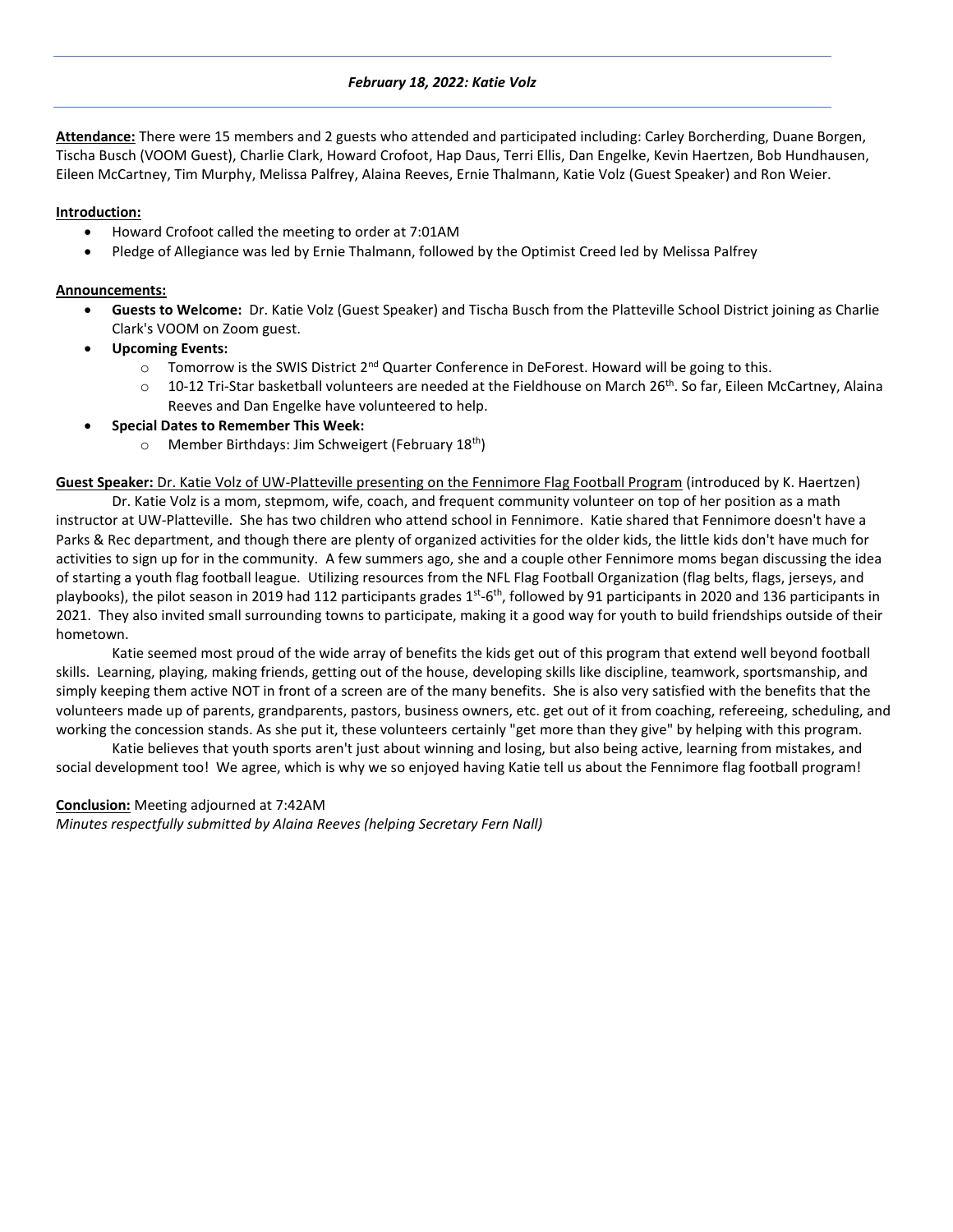#### *February 25, 2022: Mareeta Kolman*

**Attendance:** There were 21 members and 4 guests who attended including: Shirley Audetat (VOOM Guest), Carley Borcherding, Duane Borgen, Charlie Clark, Howard Crofoot, Hap Daus, Terri Ellis, Deb & Steve Elvidge, Mark Essex, Kevin Haertzen, Doreen Hlavaty, Mike Hahn, Mareeta Koman (Guest Speaker), Maxine Lane, Eileen McCartney, Tim Murphy, Fern Nall, Leon Neuheisel, Karin Peacock (VOOM Guest), Becky Schambow**,** Ernie Thalmann, Sheila Tranel (VOOM Guest), Ron Weier, and Wayne Wodarz.

### **Introduction:**

- Meeting was called to order by Howard Crofoot at 7:00AM.
- Pledge of Allegiance led by Leon Neuheisel, followed by the Optimist Creed led by Maxine Lane.

## **Announcements:**

- **Guests to Welcome:** Mareeta Koman (Guest Speaker), Sheila Tranel (VOOM guest invited by D. Hlavaty), Karin Peacock (VOOM guest invited by C. Borcherding), and Shirley Audetat (VOOM guest invited by C. Borcherding).
- **Special Dates to Remember this Week:** 
	- $\circ$  Member Birthdays: Barb Deis (February 22<sup>nd</sup>) and Beth Frieders (February 26<sup>th</sup>)
	- $\circ$  Friend of Optimist Anniversaries: Platteville Business Incubator, Inc. (February 23<sup>rd</sup>, 2016)
- **Caring for Members:** Healing cards were sent to Joan Bahr with continued wishes for strength. B. Schambow shared that Pat Moxness-Weier thanked the club for their well wishes and encourage people to go and visit Bob (please call 608-778- 2946 to arrange a time). T. Nall is home from his colon surgery on February  $15<sup>th</sup>$  and getting stronger each day. Healing thoughts for F. Nall with her cancer journey.
- **Upcoming Events:**
	- $\circ$  Oratorical Contest: No new information to report. See February 11<sup>th</sup> highlights for current details.
	- $\circ$  Tri-Star Basketball: No new information to report. See February 18<sup>th</sup> highlights for current details.
- **Essay Contest Results:** First Place: Nuzaira Rabbani (Homeschooled); Second Place: Caleb Timmerman (St. Rose, Cuba City); Third Place: Ben Thill (St. Rose, Cuba City).
- **Meeting online:** may conclude end of February. This will be discussed amongst the Board at 7AM on Tuesday, March 3<sup>rd</sup>.
- **Upcoming Speakers for the Month of March** (Coordinated by Beth Frieders)
	- o March 4th: Business Meeting (CK or Zoom: TBD)
	- $\circ$  March 11<sup>th</sup>: Rich Dhyanchand discussing the new PA Program coming to UW-P in May of 2023. (CK or Zoom: TBD)
	- o March 18th: Beth Frieders discussing her endurance horse riding. (CK or Zoom: TBD)
	- o March 25th: Lauren Prister discussing different kinds of vaccines for COVID-19. (CK or Zoom: TBD)

## **Guest Speaker:** Mareeta Kolman presenting on Grant County Hospice & Palliative Care (introduced by Doreen Hlavaty)

Mareeta began by saying that the Optimist Club is an awesome organization, and she didn't realize the importance of our group until today. She has primarily worked in long term health care prior to 2001 when she began working with these programs. Mareeta feels that working with hospice is very beneficial as you learn a lot about living when working with the dying. You also learn about yourself and the strength of people.

Hospice began in 1969 when Elizabeth Cooper Ross wrote a book about how we were failing the end-of-life stages for people. People needed more than traditional care. Volunteers started to make progress by talking to legislatures, doing pilot projects, etc. Hospice programs were volunteer run until the 1980s when Medicare started paying for these services. At first, it only covered care for cancer patients and now includes other chronic medical conditions. Hospice is available in all 50 states, Guam, and Puerto Rico. Medicare has strong regulations to ensure patients are evaluated regularly for signs of progression proof of necessity. The end-of-life time is emotionally scary and difficult for patients, their families, and friends. People sign up for hospice when they feel the medication or other treatments aren't working and they want to be at home and comfortable. The average length of stay in hospice is 18 days, some shorter and some longer. Not all people die on hospice – some enter the program and are later dismissed. Services are provided wherever the patient calls home: home, nursing home, family member homes, etc. Care consists of a nurse coming to house to monitor vitals, medication needs, pain, nausea and contact with the doctor. Hospice programs also monitor for equipment needs including hospital beds, oxygen etc. which can be loaned to patients. Mareeta tries to check in weekly with patients to discuss finances, funeral planning, counseling for patients and grieving families, etc. Volunteers are a major part of Hospice. Medicare rules that 5% may be done by volunteers. Some of the services included are in direct care in, providing hope and support, housekeeping, laundry, shopping, dog walking, and reading & writing letters. Office volunteers are needed for filing and mailings activities.

Palliative care is a form of comfort care. People receiving treatment for cancer or other chronic medical conditions can get support at home with a nurse, nurse practitioner, etc. for periodic care and can actively treat disease. Palliative care is not covered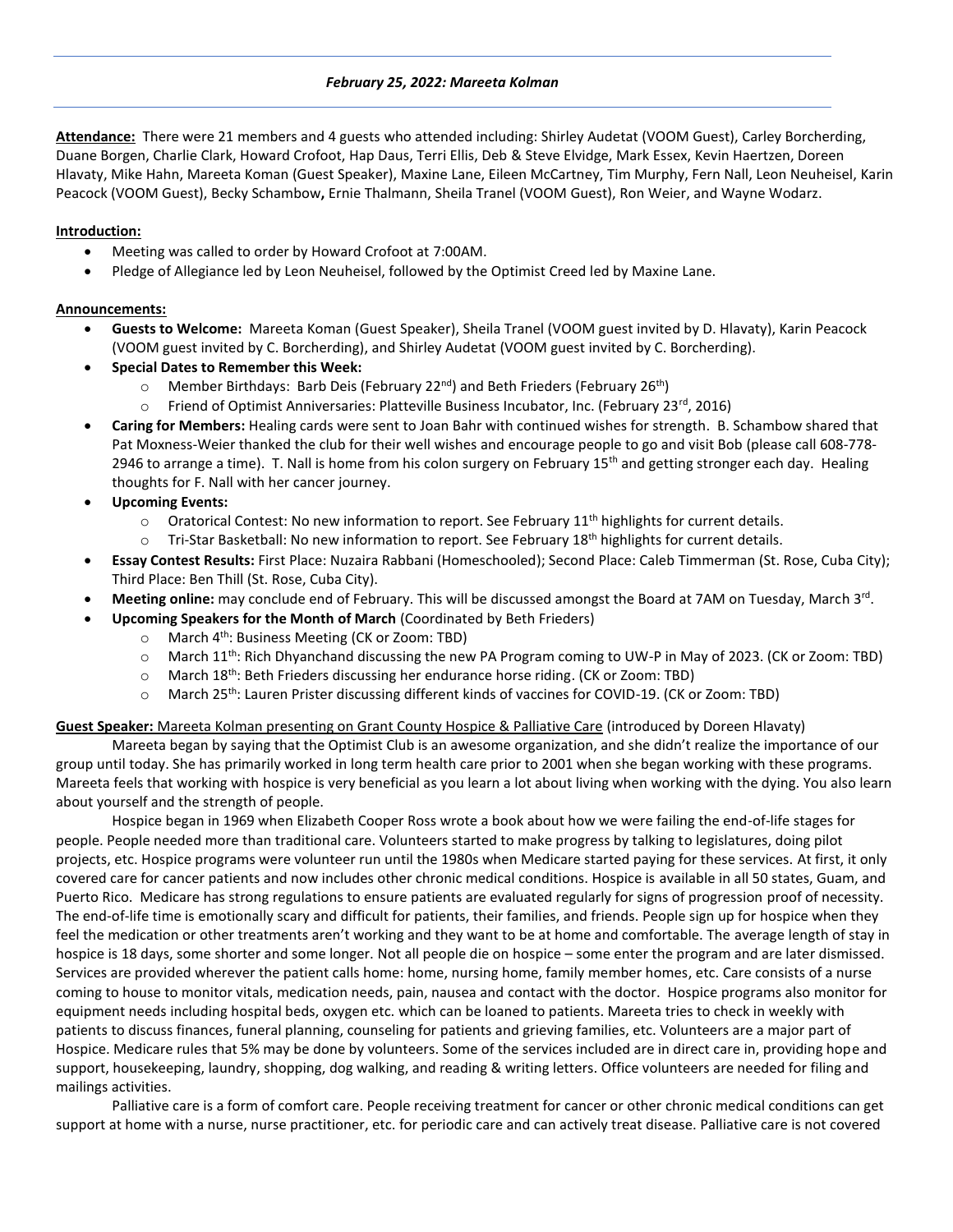under Medicare, but the cost of a Nurse Practitioner can be billed to Medicare. Costs for bathing, etc. are referred out. This is an upand-coming kind of care.

Mareeta summed up things this way. Hospice is a program for dying and living, for helping persons navigate as calmly and safely and meaningful as possible. Patients run hospice. Hospice tries to help them meet their needs and wishes including coordinating visits to see kids, vacations, etc. It is patient driven versus medically driven and available 24 hr./day.

**Conclusion:** Meeting adjourned 7:50AM Minutes respectfully submitted by: Fern Nall, Secretary